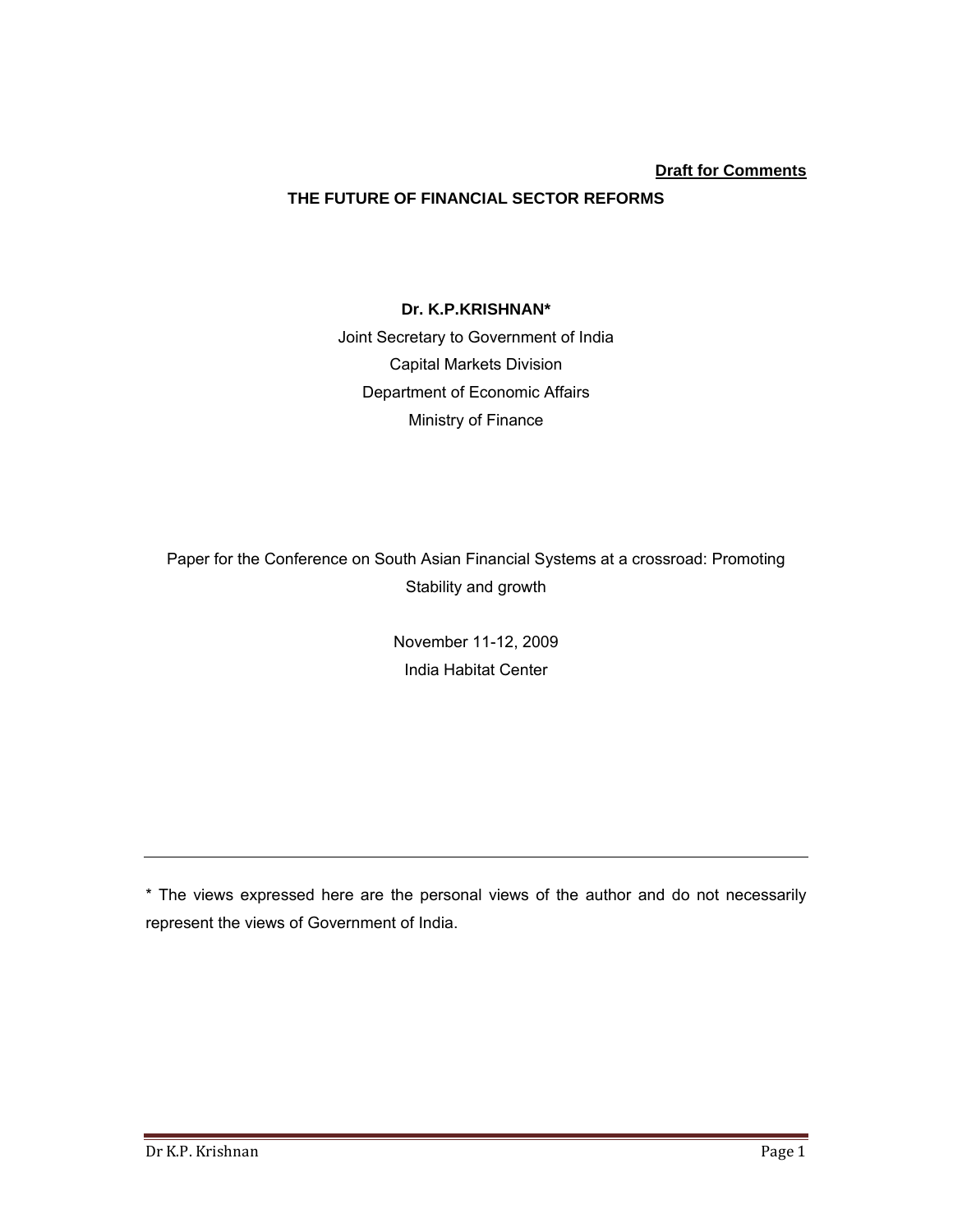#### **ABSTRACT**

South Asian countries have a rich experience to offer on the path each of them have followed to achieve financial development of the order and magnitude that the other peer group countries may like to learn from. India is one such economy whose financial development is keenly watched and debated. It is an economy that has shown enormous resilience even during the economically difficult times like the present one. Though its growth rate also dipped a little, India weathered the recent global financial crisis well. Contrary to the view that India weathered the crisis well because it was closed or insulated, this paper argues that India did so because it reformed and strengthened its financial markets. The reforms which began in 1991 have been deliberate and slow but they are irreversible. These reforms have integrated the Indian economy with the rest of the world. Increasing integration has brought new opportunities and also new challenges. It has made the task of sustaining high growth even more complex.This paper traces the financial development of India through the 1990s to the present, assessing the development of each segment of financial markets. In doing so, it highlights the dualistic development of financial sector in the country. It finally, makes an attempt to set a roadmap for future development of financial markets in the country.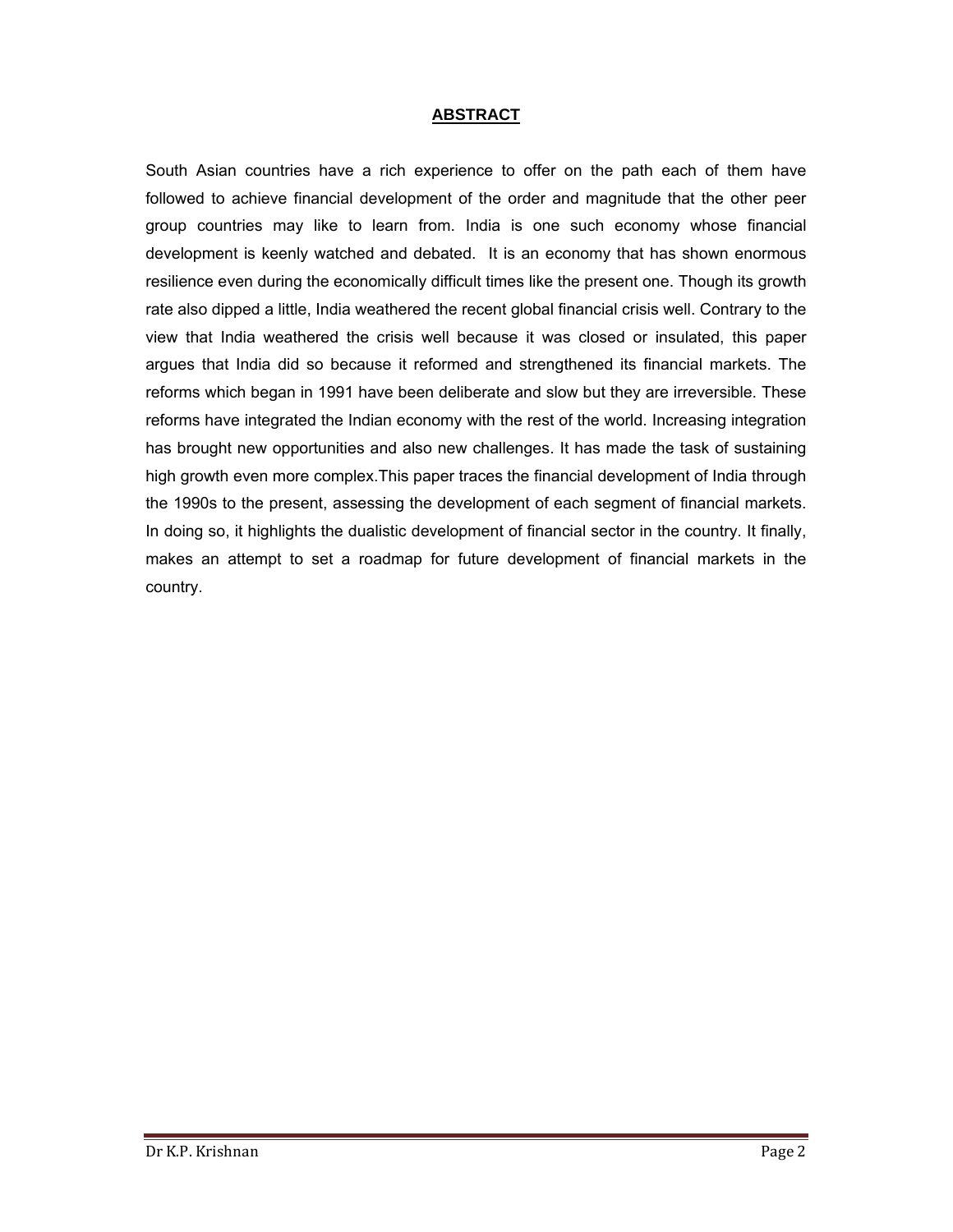#### **THE FUTURE OF FINANCIAL SECTOR REFORMS: THE INDIAN EXPERIENCE**

#### **Introduction**

1. Well functioning financial markets are crucial for the long-run economic growth of a country given the empirically tested positive link between the two. India is one of the five countries classified as big emerging market economies by the World Bank. This list, other than India, includes the other Asian giant China, the east Asian region of Indonesia, and countries like Brazil and Russia. The World Bank predicts that by 2020 the share of these five biggest emerging markets' in world output will double to 16.1 percent from 7.8 percent in 1992<sup>1</sup>. The growing importance of India in the global economic scenario thus comes as no surprise as the world keenly watches the way its economy functions and its financial markets develop.

2. A well regulated free market economy is what India has always strived for and will continue to work for. The crisis has not deterred its Government from taking bold measures. In fact it is an appropriate time to continue with the reforms process and adapt to the changes the increasing integration with the world economy brings. Hence, it is important to look at the manner in which financial development has occurred in India and how it has been instrumental in shaping the contours of India's economic progress and in turn shaped by it. It will also be instructive to study what more India requires to do join in the league of countries known for their efficient financial markets.

3. The paper is organized as follows: **Section I** traces the financial development of India through the 1990s to the present. In doing so, it highlights the puzzle of financial sector development in the country. **Section II** attempts an explanation to this puzzle and sets the roadmap for future development of financial markets in the country.

## **Section I**

#### **Financial development: The Indian experience**

4. India's growth story since the 1990s is well known. An average GDP growth rate of 7.2 percent was achieved over 2000-01 to 2008-09 with an increasing share of services in GDP. This high GDP growth was driven by domestic demand – both consumption and investment.

<sup>&</sup>lt;sup>1</sup> Global Economic Prospects, 1997, World Bank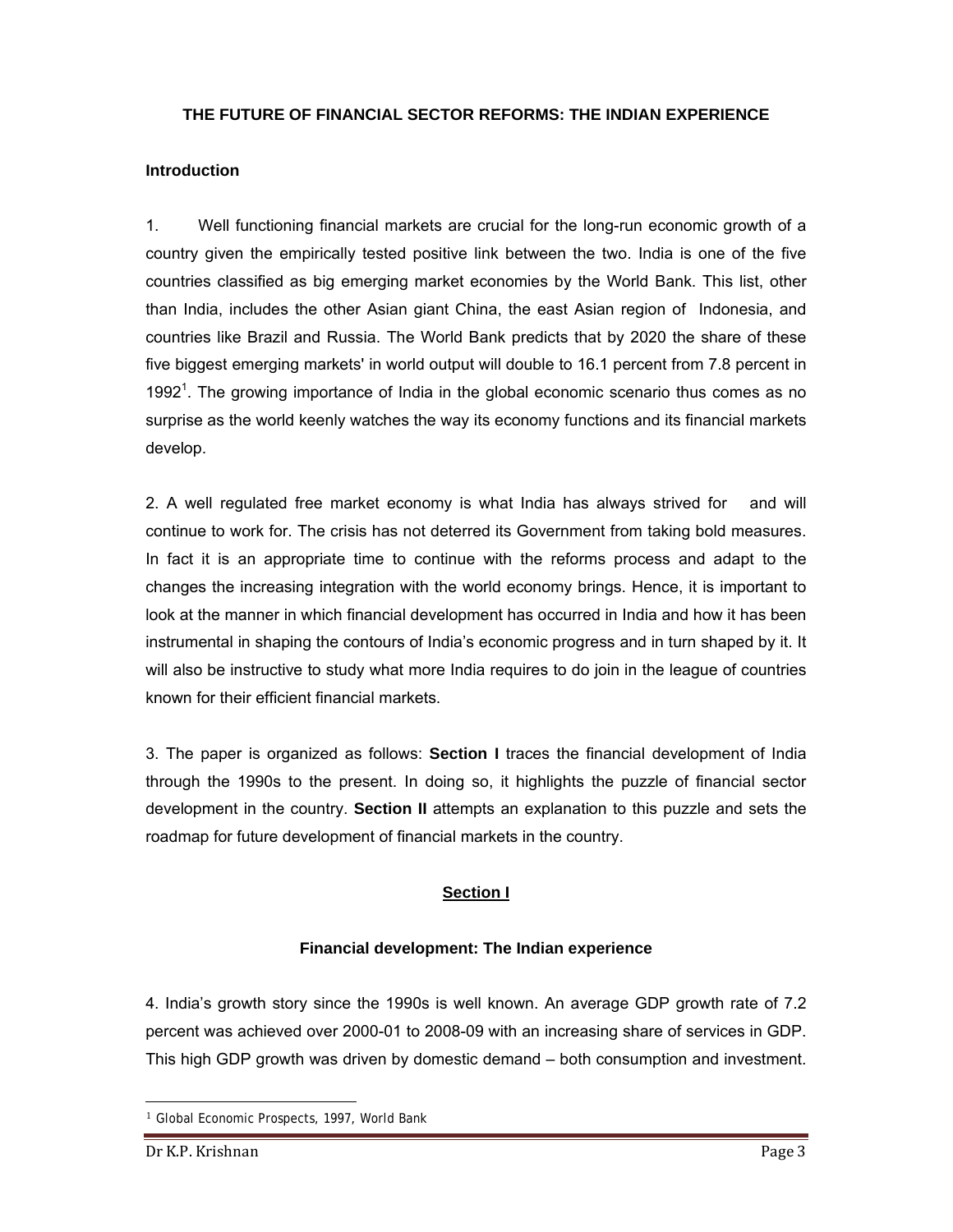The average savings rate of 30.3 and investment rate of 30.4 as percentage of GDP, over 2000-01 to 2008-09 was also considered as high by international standards. With acceleration in economic growth and a significant increase in savings and investments in the country; a discussion on role of finance becomes important as this can have important policy implications. To be able to appreciate the linkage between growth and financial development, we first trace out the historical evolution of financial markets in the country.

#### **Historical evolution of financial markets**

5. The financial system and infrastructure of a country, at a given point in time, is the result of its own peculiar historical evolution. This evolution is shaped by the continuous interaction between all the players in the system and public policy interventions over time. These policy interventions are also a reflection of the thinking of regulators and governments of the time as to the acceptable and desirable balance between innovation and stability, private and public interest etc. The evolution of Indian financial markets and the regulatory system has also been along a similar path. Most financial service providers and their regulatory agencies are now in place. The role of regulators has evolved over time from that of an instrument for planned development in the initial stage to that of a referee of a relatively more modern and complex financial sector at present.

6. Over this period, a variety of financial sector reform measures have been undertaken in India with many important successes. An important feature of these reforms has been the attempt of the authorities to align the regulatory framework with international best practices keeping in view the needs of the country and domestic factors. In the following paragraphs we make an assessment of growth and development in each of the segments of financial viz. equity, debt, banking, insurance and foreign exchange.

## **Securities Markets**

7. Though India has, in the Bombay Stock Exchange (BSE), one of the oldest stock exchanges in Asia and the world, the modern securities market history really starts only in the 1990s. In this period from the mid 1990s the Indian securities market has many 'firsts' to its credit. It established one of the first demutualised stock exchanges in the world. All stock exchanges in India, today, are corporatised and demutualised. The Indian securities market was the first to use satellite based communication technology for securities transactions. It was the first to introduce Straight Through Processing (STP) in securities transactions. The growing number of market participants, the growth in volumes in securities transactions, the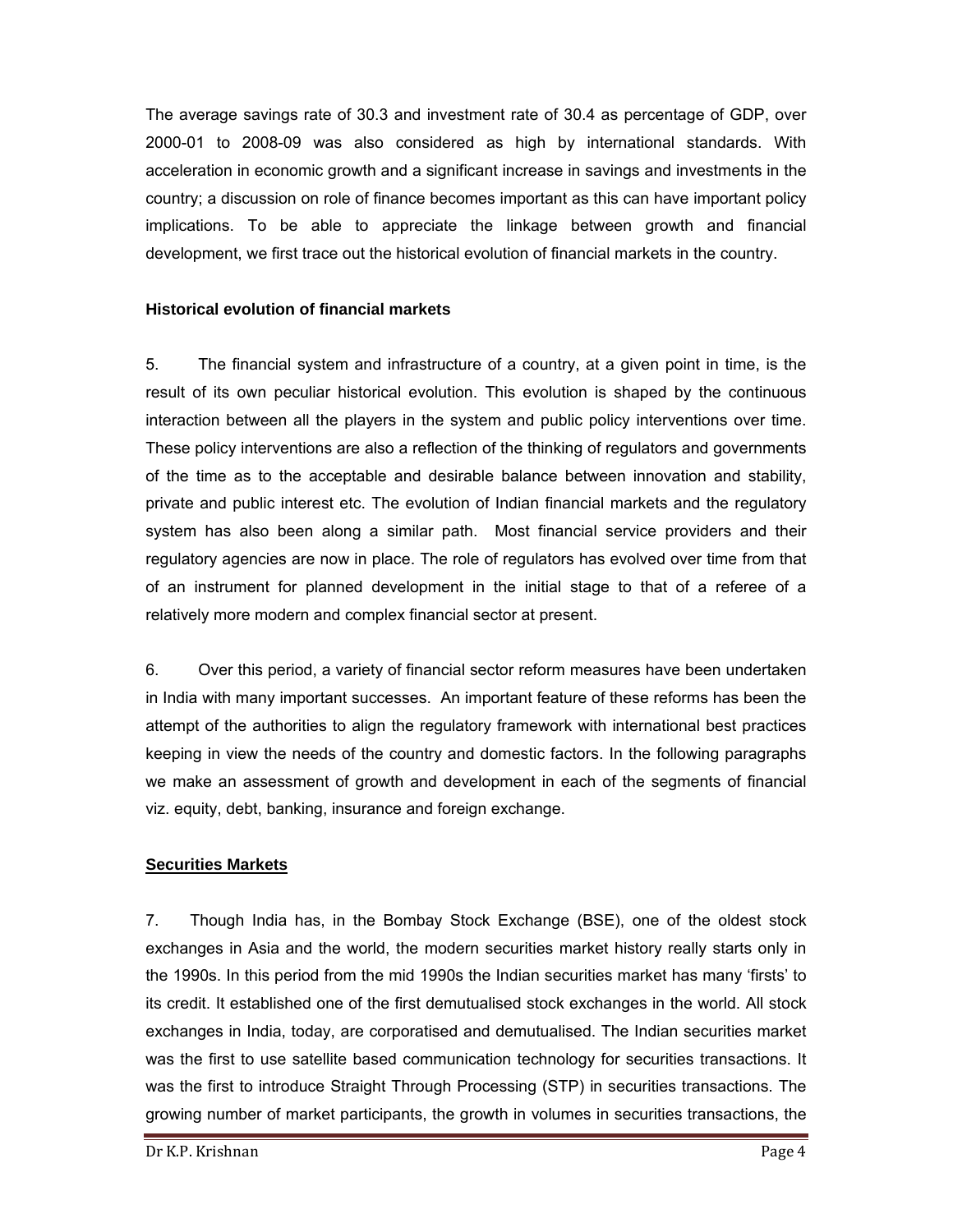reduction in transaction costs, the significant improvements in efficiency, transparency and safety, and the level of compliance with international standards have earned for the Indian securities market a new respect among the securities markets in the world.

8. In addition to these, thanks to the massive liberalization ushered in 1992, the securities market in India have grown exponentially as measured in terms of amount raised from the market, number of market participants, the number of listed stocks, market capitalisation, trading volumes and turnover on stock exchanges, and investor population.

9. Government and corporate sector are seen to be increasingly relying on securities markets for their funding requirements. During 2008-09, the government<sup>2</sup> and the corporate sector together raised a sum of Rs. 36,65,930 mn (USD 72 bn)<sup>3</sup> from the market. The assets under management of mutual funds stood at Rs.41,73,000 mn (USD 81 bn) at the end of March 2009. The net cumulative investment by FIIs was US \$56.7 billion as at end of March 2009. The exchanges reported a turnover of Rs.3,85,24,900 mn (USD 756 bn) in the cash segments in 2008-09. The two depositories have a total of 15.2 mn investor accounts at the end of March 2009. On the same date there were 9.82 million clients registered with the National Stock Exchange  $(NSE)^4$  for undertaking transactions on the exchange. An estimated 32 million investors transact in securities market.

## *Equity derivatives markets*

10. India's tryst with equity derivatives began only in this century. Trading first commenced in Index futures contracts, followed by index options in June 2001, individual stocks options in July 2001 and single stocks futures in November 2001. Since then, equity derivatives have come a long way. Expanding list of eligible investors, rising volumes and the best of risk management framework for exchange traded derivatives have been the hallmark of the journey of equity derivatives so far.

11. India's experience with the launch of equity derivatives market has been extremely positive. The derivatives turnover on the NSE has surpassed the equity market turnover within 4 years of introduction of derivatives. The turnover of derivatives (on NSE and BSE)

<sup>2</sup> Central and State Government securities

<sup>3</sup> All conversions from Indian Rupee to USD for a particular FY are made at the exchange rate prevailing on 31 March of that FY.

<sup>4</sup> NSE is a leading stock exchange of the country accounting for 70 percent of total turnover in the cash segment and 99 percent of turnover in the derivatives segment in 2008-09.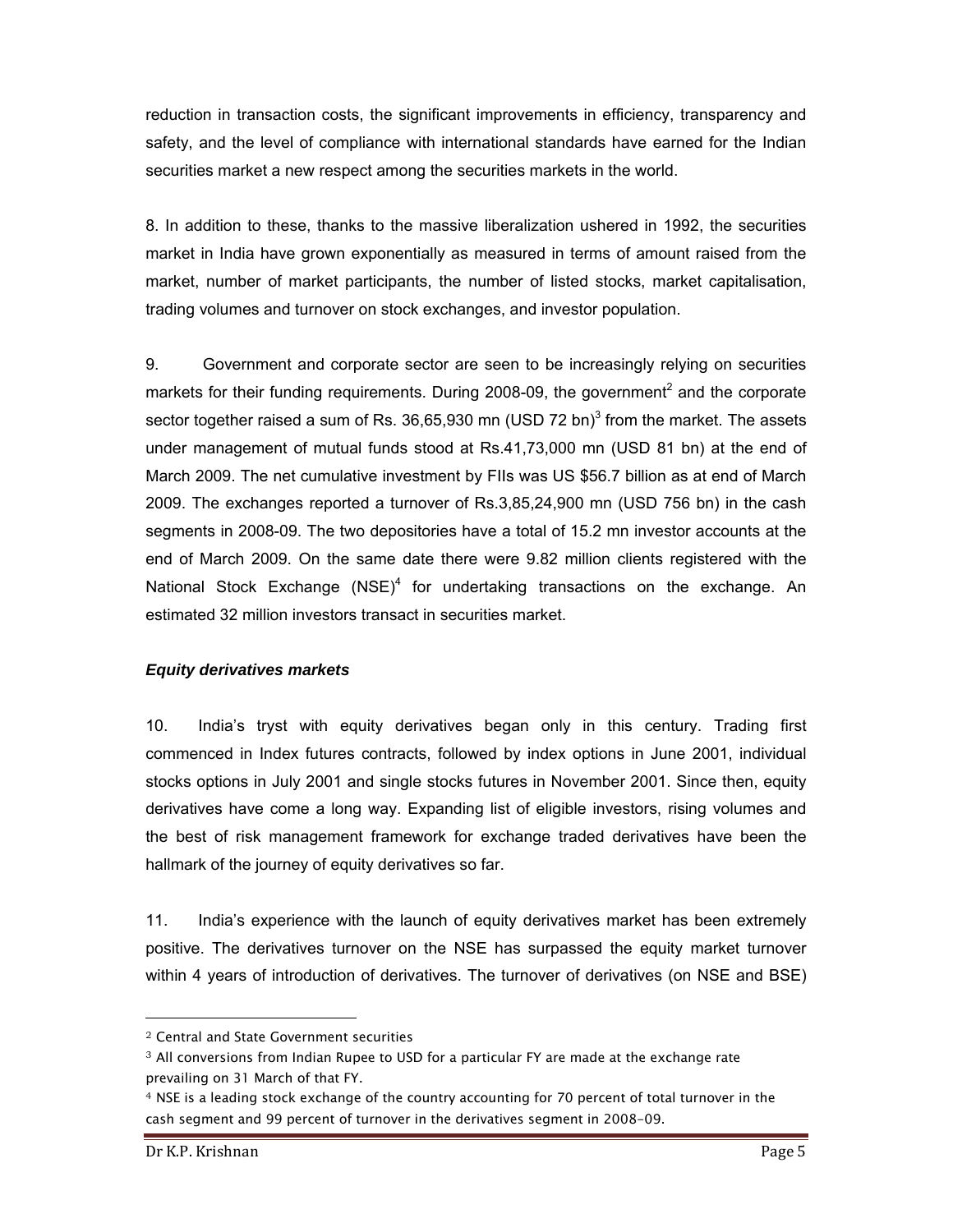increased from Rs. 40,380 mn (USD 0.87 bn) in 2000-01 to Rs. 11,02,27,482 mn (USD 2163 bn) in 2008-09 . In terms of the number of single stock futures contracts traded in 2008, NSE held the second position in the world. It was fourth in terms of number of stock index options contracts traded and third in terms of number of stock index futures contracts<sup>5</sup>. In terms of traded volumes in futures and options taken together, NSE has been improving its worldwide ranking from 15th in 2006 to 9th in 2007 and to  $8<sup>th</sup>$  in 2008 (according to Futures Industry Annual Volume Survey, March 2009). The traded volumes in the derivatives segment of the NSE saw an increase of 55.4 percent in 2008 over the figure in 2007.

12. Thus, India is one of the most successful developing countries in terms of a vibrant market for exchange-traded equity derivatives. However, on the general issue of risk mitigating products the few of which equity derivatives are one example, it is poignant to note that innovations have appeared in the country after years of toil and wait. Stock index futures took five years to be offered to the investors, from the time they were conceived; Exchange-Traded Fund for Gold again took four years to become a reality; interest-rate derivatives though launched in 2003 did not take off mainly due to constraints on the participation of banks in this market and had to be re-launched in 2009. These experiences highlight the adverse environment for financial innovation in the country. The market regulators should aim at establishing rapid and simplified product approval processes which is supportive of innovation.

13. Another issue which deserves attention for further development of these markets is the need to remove segmentation of markets within exchanges. As an example, the equity spot market is one `segment' and the equity derivatives market is another `segment'. The currency derivatives is yet another segment. Financial firms have to obtain separate memberships in each segment and suffer from a duplication of compliance costs. This separation reduces the ability of a clearing corporation to know the full position of a financial firm or its customer, and do correct portfolio risk calculations.

## **Debt Markets**

## *Money markets*

14. In comparison to early 1990s, money markets are currently better in terms of depth and following various policy initiatives, activity in all the segments has increased significantly,

<sup>5</sup> These rankings are based on the World Federation of Exchanges (WFE) Annual Report and Statistics 2008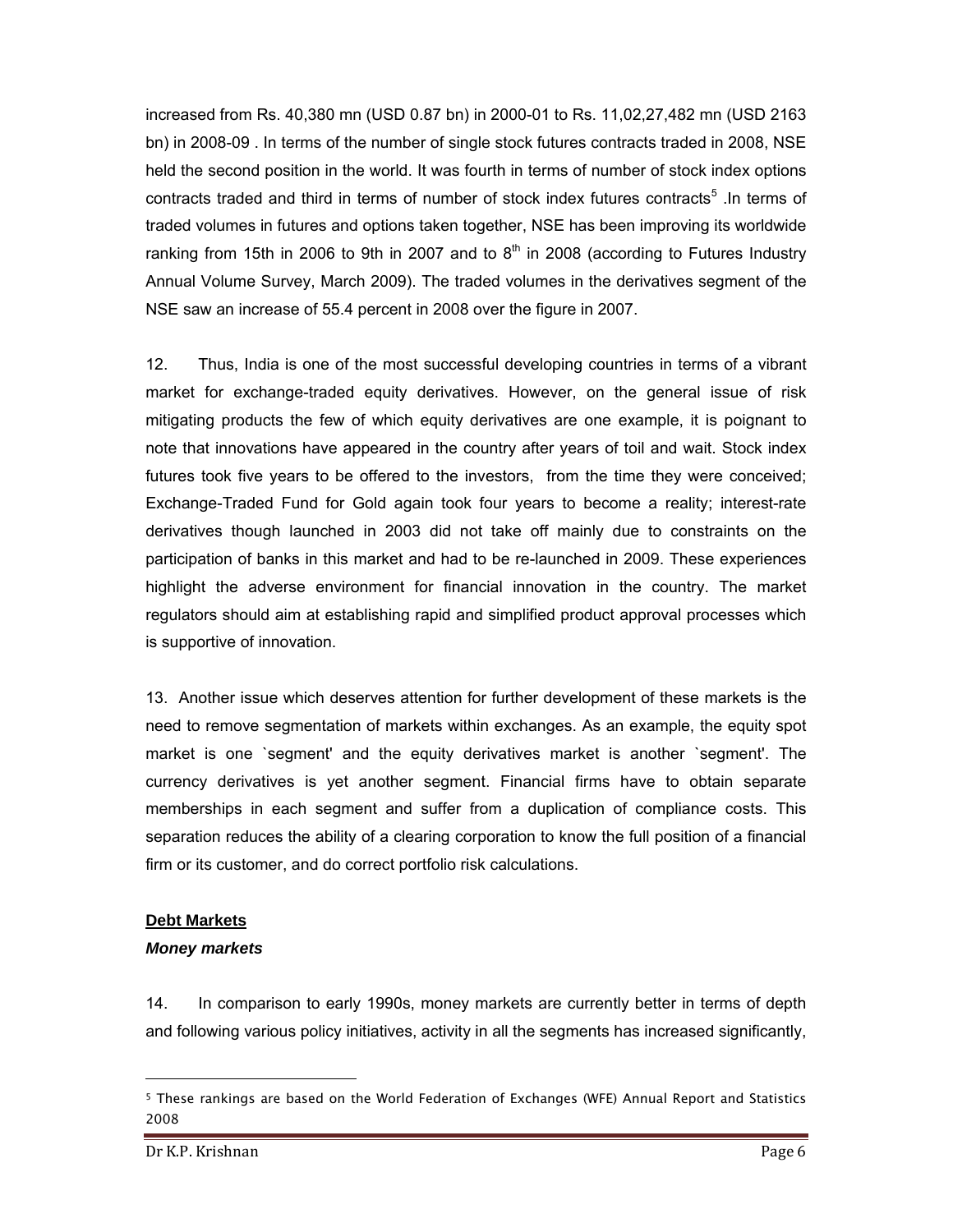especially during the last three years . With the development of market repo and Collateralized Borrowing and Lending Obligation (CBLO) segments, the call money market has been transformed into a pure inter-bank market from August 2005. The uncollateralised overnight transactions are now limited to banks and primary dealers in the interest of financial stability.

15. Volatility in call rates has declined over the years, especially after the introduction of the Liquidity Adjustment Facility (LAF). Also, there has been a reduction in bid-ask spread in the overnight rates which indicates that the Indian money market has become reasonably deep, vibrant and liquid. During April 2004−February 2007, the bid-ask spread has varied within a range of -0.37 to +1.32 basis points with an average of 16 basis points and standard deviation (SD) of 11 basis points.

16. However, though the money market is free from interest rate ceilings, structural barriers and institutional factors continue to create distortions in the market. Apart from the overnight inter-bank (call market) rate, the other interest rates in the money market are sticky and appear to be set in customer markets rather than auction markets. A well-defined yield curve does not therefore exist in the Indian money market.

## *Government securities markets*

17. As a result of the developmental measures undertaken, the volume of transactions in government securities has increased manifold over the past decade. Also its investor base, which was largely determined by mandated investment requirements before reforms, has expanded with the voluntary holding of government securities. Accordingly, the share of commercial banks has declined.

18. However, a number of problems continue to confront the government securities markets. A benchmark yield curve for government securities has not, as yet, emerged. Liquidity of the markets is poor, which impedes the development of a yield curve that can be reliably used to price all cashflows off the curve. Only a handful of securities accounts for the bulk of trading. There are isolated pockets of liquidity for very short term and very long term securities. Further, there are limits on Foreign Institutional Investors' (FII) investments in government securities (USD 5 bn presently), which limit voluntary demand for them from abroad.

19. A key issue confronting the development of government securities market is that the Central Bank is also the manager of public debt in the country which leads to a series of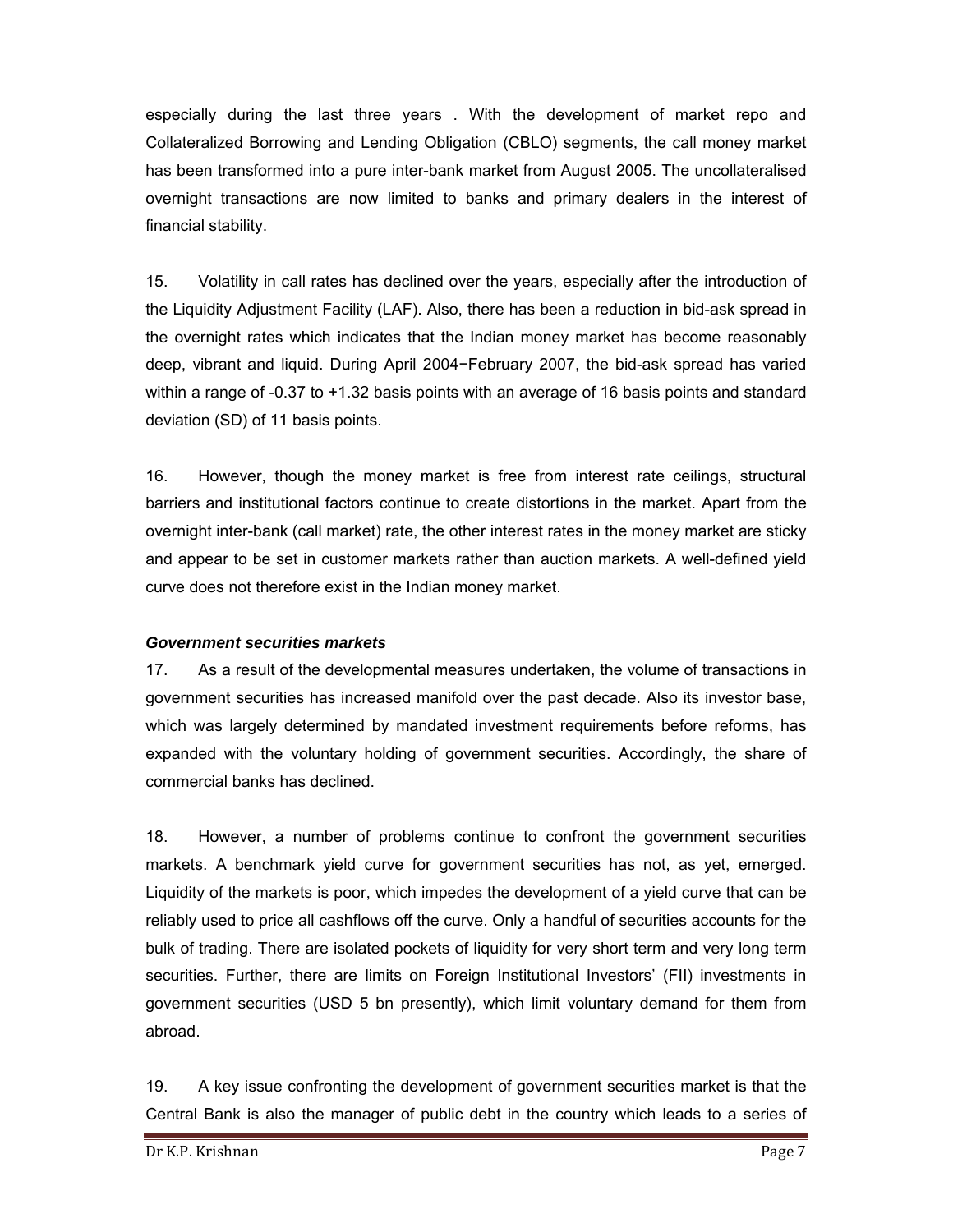conflicts. There is, to begin with, a conflict of interest between setting the short term interest rate and selling bonds for the government. Further since the Central Bank administers the operating systems for the government securities markets, it follows that the owner/administrator of these systems is also a participant in the market. A vibrant government securities market requires professional capability of an independent Debt Management Office (DMO) for engaging with the market, building a long-term relationship with investors, and obtaining money from the market at a good price. The objective of the independent DMO should be to minimize the medium-long term cost of the debt with due regard to the risks in the debt portfolio, besides promoting development of the domestic debt market.

## *Corporate debt markets*

20. The private bond market capitalization as percentage of GDP was 0.4 percent for India, in 2001, increasing to 2.67 percent in 2007. The public bond market capitalization as percentage of GDP was 30 percent and 31 percent for these years respectively These figures indicate underdeveloped bond markets when compared to other emerging markets with similar financial sector depth. A comparison of the size and composition of the domestic debt market in India with select emerging market countries puts India at the bottom in terms of private bond market capitalization as percentage of GDP and ahead of South Africa and China in terms of public bond market capitalization as percentage of GDP $<sup>6</sup>$  . In India financial</sup> institutions and state government guaranteed instruments dominate most of the issuance in the corporate bond market.

21. A well developed corporate bond market is essential for financial system efficiency, stability and overall economic growth. A well functioning bond market provides for financial diversification and facilitates necessary financing for corporates and infrastructure developers. However, this market remains practically non-existent in India. Most of the large issuers are quasi-government, including banks, public sector oil companies, or government sponsored financial institutions. Of the rest, a few known names dominate. There is very little high yield issuance, and spreads between sovereign debt, AAA debt and high yield debt are high in comparison to other markets. Very few papers trade on a regular basis. Trading in most papers dries up after the first few days of issuance, during which the larger players "retail" the bonds they have picked up to smaller pension funds and cooperative banks. Most trading is between financial institutions.

-

<sup>6</sup> According to World Bank Financial Structure database.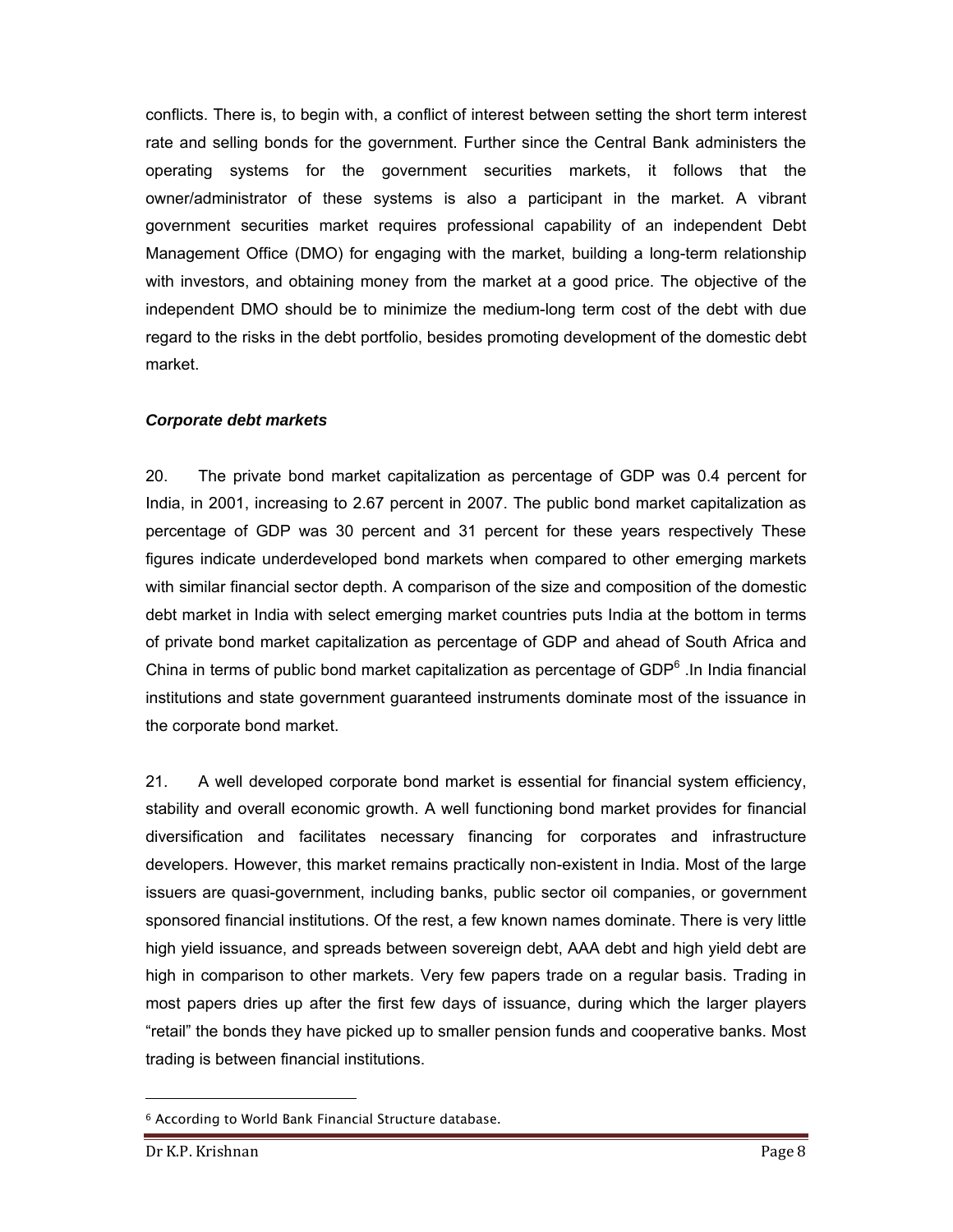22. Lack of depth in the government bond market and the absence of a yield curve for government bonds which could serve as a benchmark for corporate bonds; cumbersome primary issuance mechanism (to some extent addressed by recent changes in the regulations by the market regulator, SEBI); absence of sufficiently diversified long term investors and chronic illiquidity caused inter-alia by absence of derivative instruments are some of the factors leading to underdeveloped bond markets. Also, there are limits on FII investments in corporate debt (USD 15 bn presently), which are reviewed periodically. There is need to liberalise the bond markets opportunistically by expanding FII limits more when other forms of capital inflows are at a low ebb.

#### **Banking Sector and Insurance Sector**

23. Financial sector reforms have had major impact on the overall efficiency and stability of the banking system in India. A select few, which are critical, are as follows:

⇒ *Capital*: The average Capital to Risk (Weighted) Assets Ratio (CRAR) of all banks increased from 9.2 per cent as on March 31, 1994 to 13.2 per cent as on March 31, 2009. With the global range of CRAR being 10.2 per cent - 13.2 per cent, the capital adequacy of Indian banks is comparable to those at international level.

⇒ *Asset Quality*: Since RBI introduced the objective criteria for identification of NPAs in 1992-93, while the gross NPAs, as a proportion of gross advances, has been declining steadily and distinctly over the years, the level of gross NPAs in absolute terms has also decreased over the recent past. The percentage of gross NPAs to gross advances for the banking system, which was 14.4 per cent in March 1998 decreased to 2.33 per cent in March 2009. During the same period, the percentage of Net NPAs to Net Advances declined from 7.3 per cent to 1.05 per cent. The non performing loans to total loans was 2.3 percent in 2008 for India, lower than most of the other EMEs.

⇒ *Profitability:* The reform measures have also resulted in an improvement in the profitability of banks. The Return on Assets (RoA) of all banks rose from 0.4 percent in the year 1991-92 to 1.0 percent in 2008. Comparing the ROA with other emerging markets **,** the RoA has been in the range 0.1 to 2.1 per cent, Indian banks are well placed.

24. But these profitability figures mask an important fact that India is hugely under banked and hence these perhaps represent monopoly rents. India's poor, many of who work as agricultural and unskilled/semi-skilled wage labourers, micro-entrepreneurs and lowsalaried worker, are largely excluded from the formal financial system. Over 40 percent of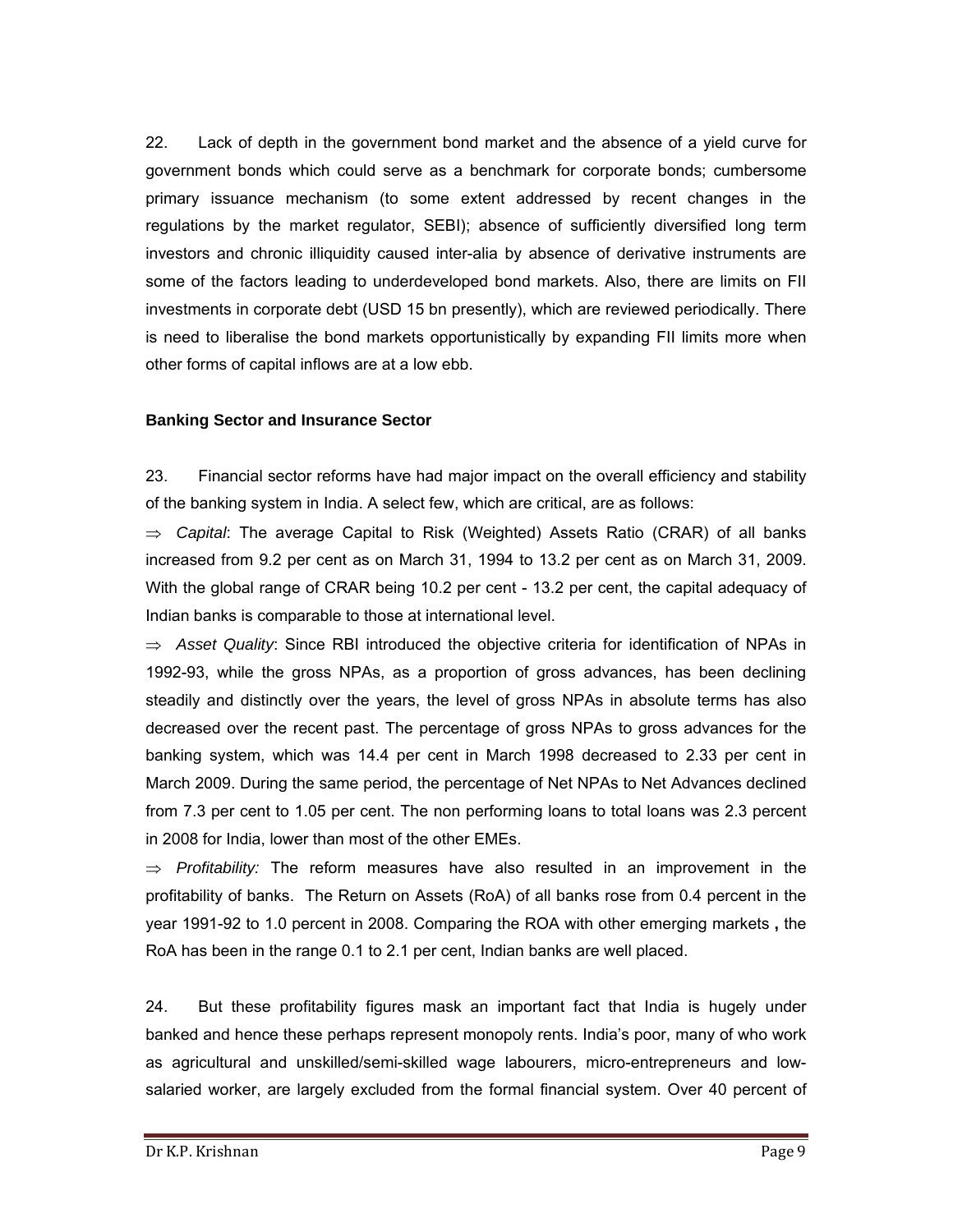India's working population earn but have no savings. The population served per bank branch in rural India is approximately 18,000 while in urban India it is 5000.

25. Financial sector policies in India have long been driven by the objective of increasing financial inclusion, but the goal of universal inclusion is still quite some distance away. The past strategy for expanding the reach of the financial system relied primarily on expanding branching, setting up special purpose government sponsored institutions and setting targets for credit to broad categories of the excluded. Its success has been mixed, and has been showing diminishing returns.

26. A new approach to financial inclusion is needed that builds on the lessons of the past. It needs to be recognized that financial inclusion is not only about credit, but involves providing a wide range of financial services, including saving accounts, insurance, and remittance products. Efforts at financial inclusion need to move away from sectors to segments of people that are excluded. Past efforts have focused largely on agriculture. As the Indian economy diversifies and more people move away from farming, there is an urgent need to focus on other segments as well, for instance the poor in urban areas. Commercial viability of reaching to the poor needs to be increased. Product innovation, organizational flexibility, and superior cost efficiency are essential in reaching the excluded and offering them financial services that they will want to use. Competition, technology, as well as the use of low-cost, local organizations for outreach will have to play a much greater role in any such strategy.

27. Growth in insurance industry has been spurred by product innovation, vibrant distribution channels coupled with targeted publicity and promotional campaigns by the insurers. Innovations have come not only in the form of benefits attached to the products, but also in the delivery mechanism through various marketing tie-ups both within the realm of financial services and outside. All these efforts have brought life insurance closer to the customer as well as made it more relevant. The insurance companies are increasingly tapping the semiurban and rural areas to take across the message of protection of life through insurance cover. The insurers have also introduced special products aimed at the rural markets.

33. In terms of insurance penetration, India fares better than most emerging markets. The participation of low-income groups in life insurance, the second most preferred savings instrument after bank savings deposits, is still very limited. One-third of all paid workers have some life insurance protection. However, only 14 percent of people in the lowest income quartile and 26 percent in the second quartile have life insurance as against 69 percent in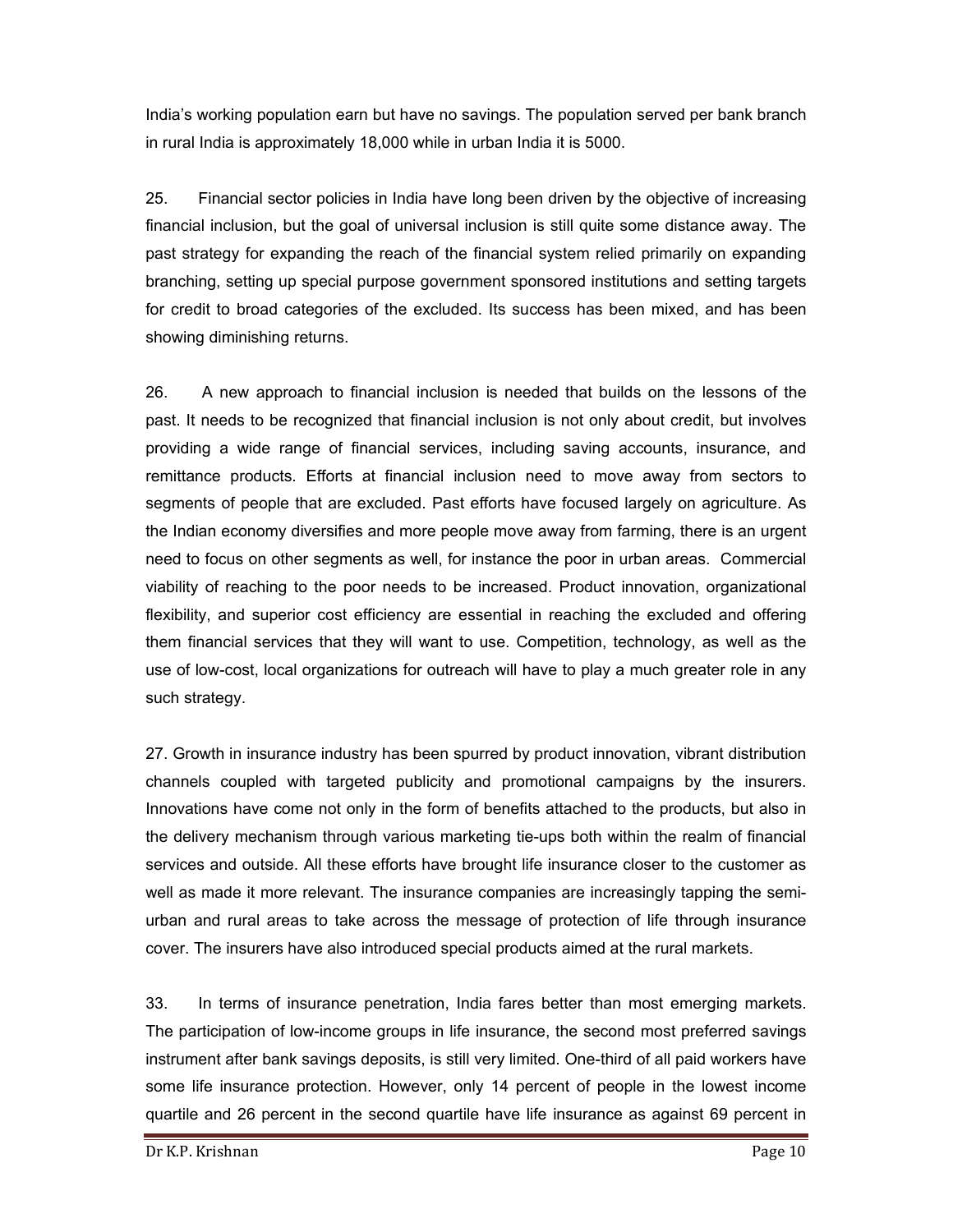the highest income quartile. While the elaborate sales and distribution model has contributed to the popularity of life insurance, this has come at considerable cost by way of high commissions and a large percent of lapsed policies.<sup>7</sup> Policy lapses are low only in the highest income quartile, while in all other segments at least 20 percent respondents have had a policy lapse. The penetration of non-life insurance products is negligible. For example, only one percent of the population appears to have medical insurance. Thus, there is clearly a need to focus on these areas to expand insurance cover for the Indian population.

34. The insurance industry also continues to face some basic problems. One of these is that a large part of sale of "insurance" products is merely tax arbitrage, where a fund management product is given preferential tax treatment under the garb of a minimal insurance character. Another issue is that much of the growth in insurance penetration is as a result of selling of products such as the Unit Linked Insurance Plans (ULIPs) which is essentially a mutual fund product. The relatively better performance of ULIPs could be attributed, inter alia, to higher commission in insurance ULIPs than for mutual fund products. Thus, there is a blurring of products wherein financial instruments are partaking of multiple characteristics of investment, pension and insurance etc. Some changes in regulatory architecture would be necessary to address this, on which we focus later in the paper.

## **Section II**

## **The Puzzle of Indian Financial Sector Reforms and the Roadmap for the future**

35. Having listed above the story of growth and development of each of the segments of financial markets in India, one cannot escape the fact that it throws up two contradictory developments, viz the dramatic transformation of the stock markets segment but relatively less development of other segments of the markets. This is also highlighted by the Financial Development Report, 2009, which notes that while India has done well in terms of nonbanking services activities and creating efficient derivatives and foreign exchange markets; the developments in banking sector services, bond markets, retail access to finance and general business environment leaves much to be desired.

 $7$  For traditional life insurance products, a policyholder typically loses the entire investment if the policy lapses within the first three years. After that, only the surrender value is paid in the case of a lapse, which is less than 35% of the total premia paid. IRDA reported that almost 5 percent of life insurance policies lapsed between 2000 and 2005. This number was as high as 16% among private providers, due to higher contribution of ULIPs and aggressive selling policies. Source: ISEC Securities, "Indian Life Insurance", December 7, 2007, pp 43.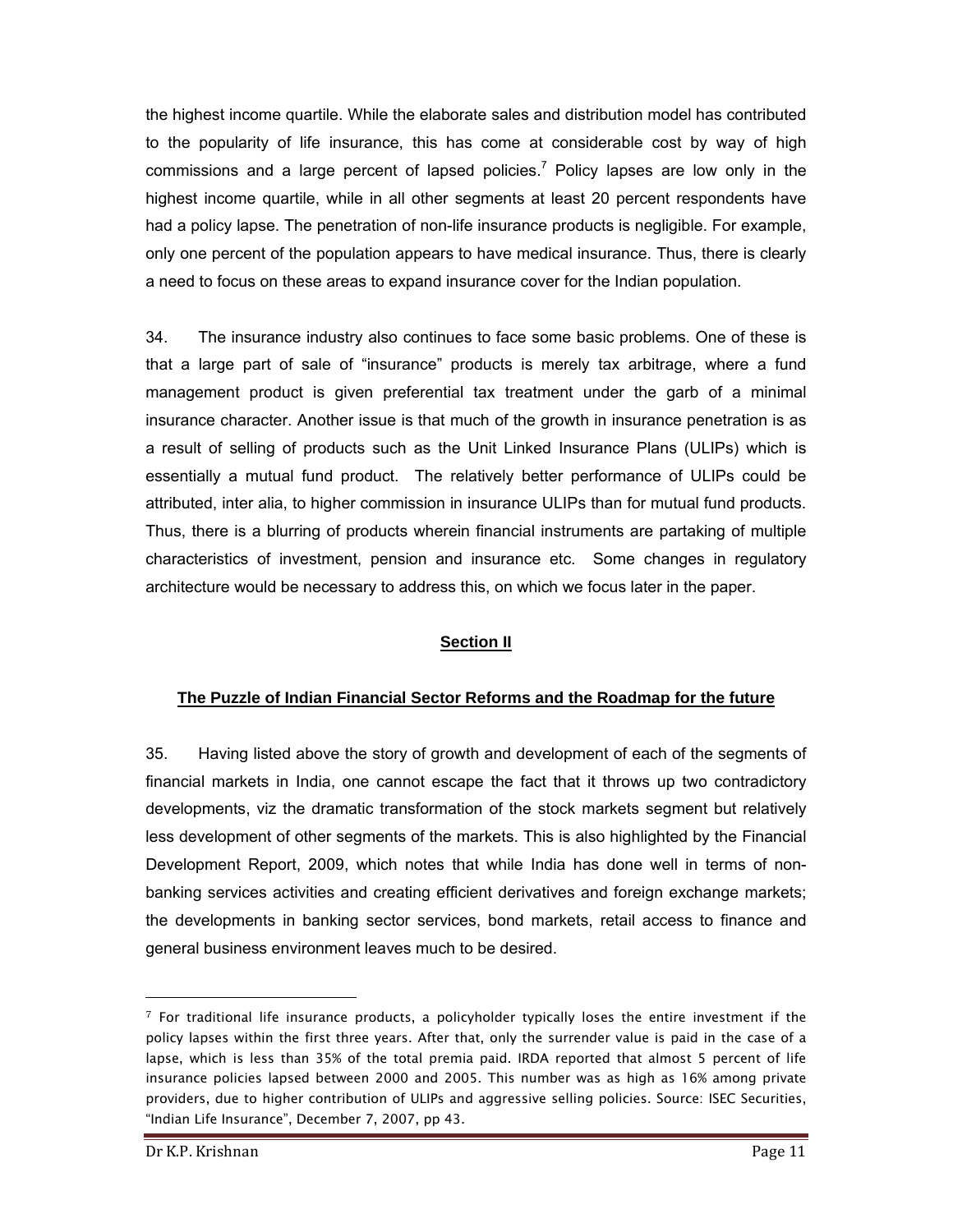36.. The recently submitted report of the Government Committee on Financial Sector Reforms (CFSR) summarizes the state of various segments of the Indian financial markets in terms of immediacy, depth and resilience $^8$  as follows:

| <b>Market</b>                                       | <b>Immediacy</b> | <b>Depth</b> | <b>Resilience</b> |
|-----------------------------------------------------|------------------|--------------|-------------------|
| Large cap stocks/futures and index futures          | Y                | Y            | Y                 |
| Other stocks                                        |                  |              |                   |
| On the run government bonds                         | Y                | Y            |                   |
| Other government bonds                              |                  |              |                   |
| Corporate bonds                                     |                  |              |                   |
| Commercial paper and other money market instruments |                  |              |                   |
| Near money options on index and liquid stocks       | Y                |              |                   |
| Other stock options                                 |                  |              |                   |
| Currency                                            | Y                |              |                   |
| Interest rate swaps                                 | Υ                | Y            |                   |
| Metals, energies and select agricultural commodity  | Y                |              |                   |
| futures                                             |                  |              |                   |
| Other commodity futures                             |                  |              |                   |

#### **Table: Liquidity of Indian financial markets**

37. In the view of the Committee, resilience is found in the large stocks, their stock futures and the index futures. All other markets in India lack resilience. Depth is found, in addition, with on-the-run government bonds and interest rate swaps. Immediacy is found in a few more markets. A well functioning market is one which has all three elements. India has only one market where this has been achieved, for roughly the top 200 stocks, their derivatives and index derivatives.

38. The CFSR further notes that when a financial market does not exist, or is inadequately liquid to meet the requirements at hand, or suffers from deviations from fair price, this constitutes market incompleteness. Economic agents are unable to enter into transactions that they require for conducting their optimal plans. Market incompleteness has many destructive implications for resource allocation and ultimately GDP growth.

-

<sup>8</sup> Immediacy refers to the ability to execute trades of small size immediately without moving the price adversely (in the jargon, at low impact cost). Depth refers to the impact cost suffered when doing large trades. Resilience refers to the speed with which prices and liquidity of the market revert back to normal conditions after a large trade has taken place.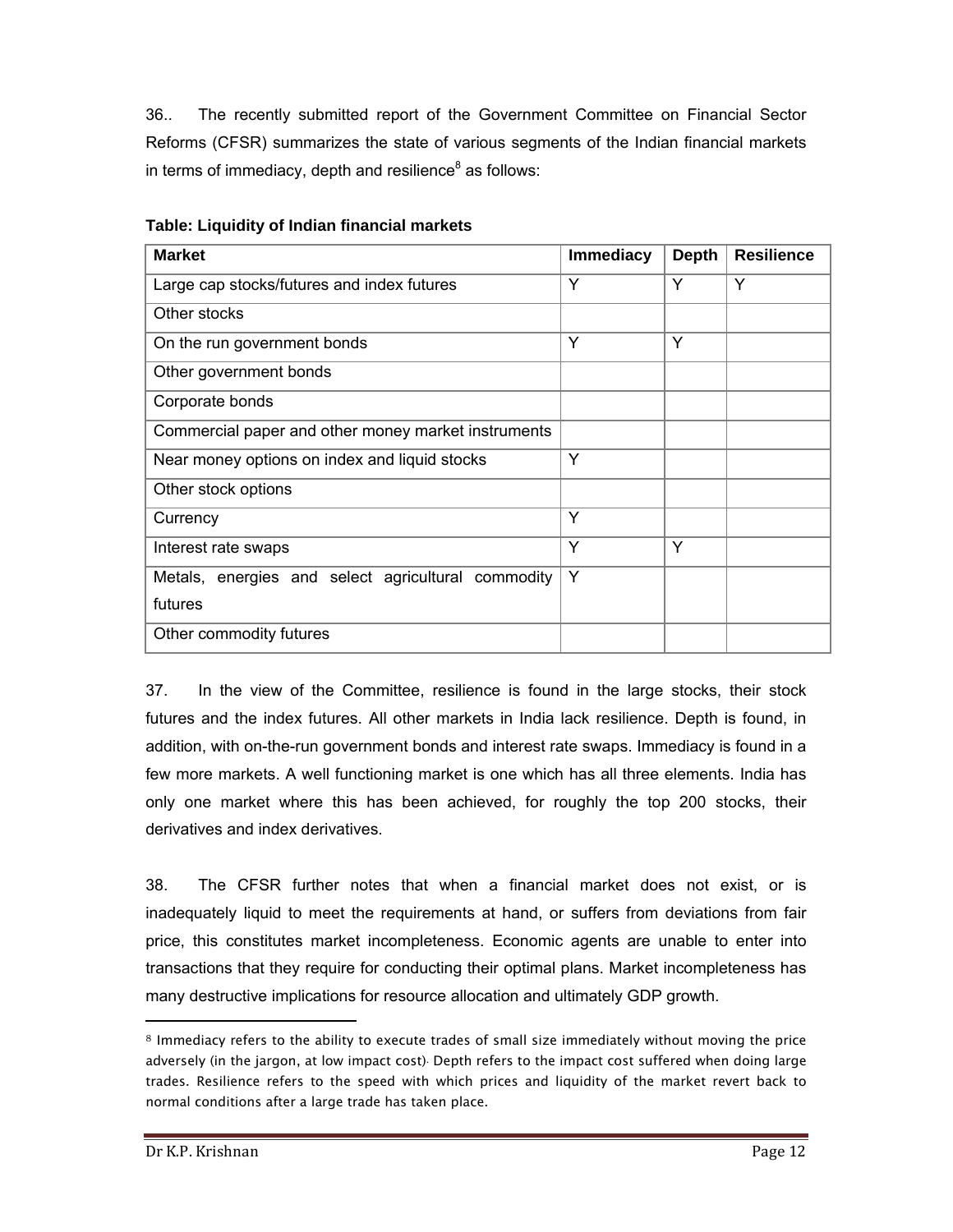39. It is pertinent to try to look for answers to this puzzle of the Indian financial sector reforms by understanding what we did right in reforms in the stock markets and what went wrong in other areas of finance. This will then help us chart out a road map for next generation financial sector reforms in the country. This is attempted in the following section.

40 Some of the other reasons for different pace of development of different sectors of the financial markets can be listed as:

*Banning of products and markets:* The policy environment that comes in the way of development of liquid and efficient markets is the banning of products and markets. As an example, products such as exchange traded currency futures (banned till permitted from August 2008) and commodity options are banned. A market that is banned can obviously not attain liquidity or efficiency. Equally problematic, a missing market can hamper the efficiency of other markets also. For example, an efficient and deep corporate bond market is still missing in India.

*Restricted participation:* In many cases, while an outright ban is not in place, there are restrictions on participation. These include outright bans (e.g. domestic individuals cannot participate in currency markets) or regulatory restrictions on some kinds of activities (for example, banks are prohibited from adopting long positions on interest rate futures) or quantitative restrictions (for example, all FIIs put together are required to keep their aggregate ownership of corporate bonds below \$15 billion). The equity market – the only element of Indian finance which has achieved immediacy, depth and resilience – has few restrictions on participation in both spot and derivatives markets (it does restrict foreign individual investors, and some institutional investors such as hedge funds). As a consequence, the equity market, especially for large stocks, has developed a distribution capability which reaches millions of market participants around the world. All kinds of economic agents come together into a unified market to make the price. Competitive conditions are upheld; for the most part, no one player is large enough to distort the price. The diverse views and needs of the diverse array of participants impart resilience, depth and market efficiency. Competition between NSE and BSE has helped improve technology and reduce costs. The most important feature of the equity market has been free entry and exit for financial firms that become members of NSE and BSE, and the free entry and exit for the economic agents who trade on these markets through exchange members. Such an open environment is of critical importance for achieving liquidity and efficiency in all the other elements of Indian financial markets.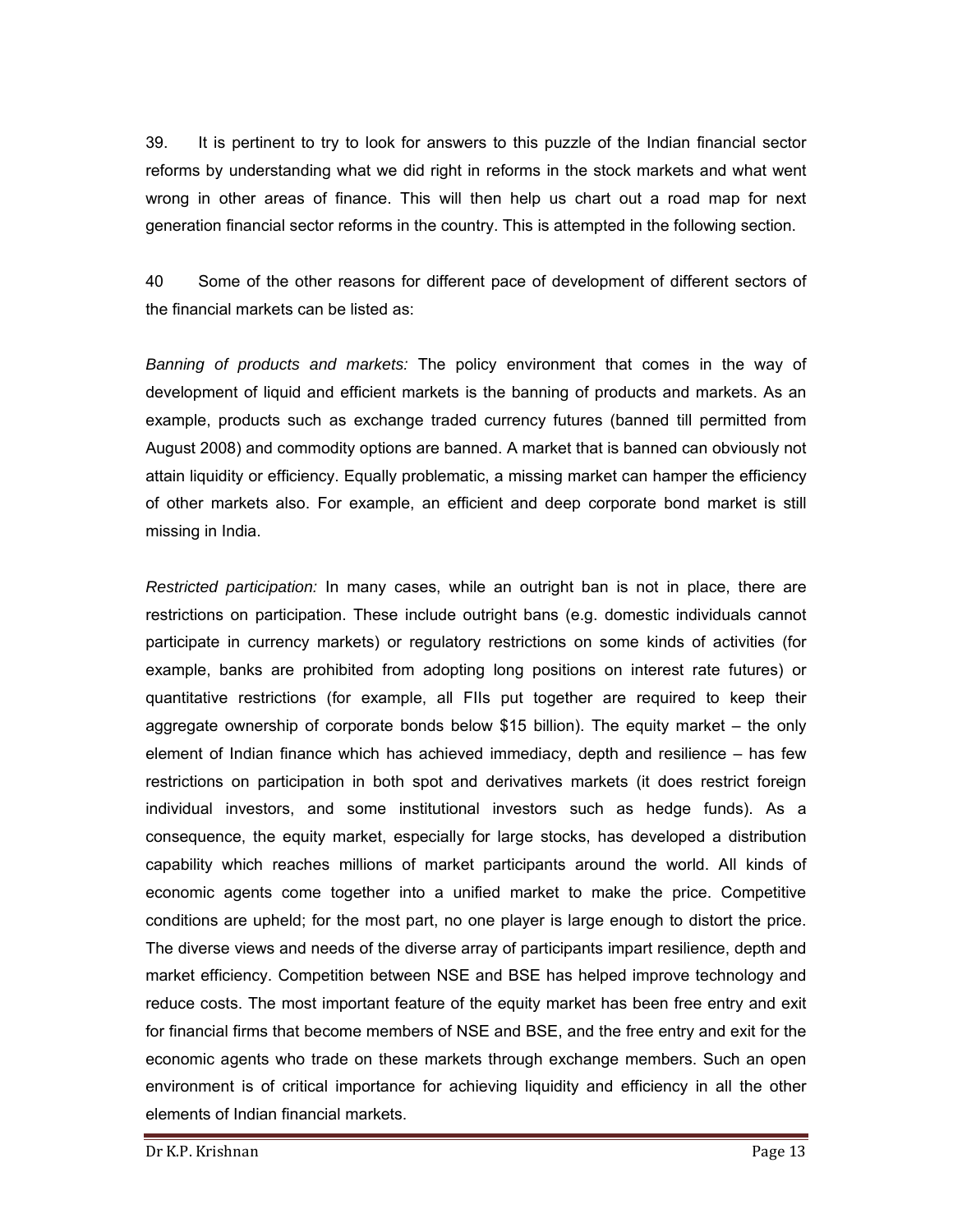41. In a growing and increasingly complex market-oriented economy such as India's, with increasing integration with global trade and finance, our financial system would be an important element in the country's future growth trajectory. Further steps are required to make the financial markets deeper, more efficient and well-regulated. In this direction, two important Government Committees, the High Powered Expert Committee on Making Mumbai an International Financial Centre (HPEC on MIFC) and High Level Committee on Financial Sector Reforms (CFSR) have charted out the road ahead for India's financial system to prepare it for the challenges of the future. Despite differences in their scope and terms of reference, the two reports have a common underlying term of reference, viz. to recommend next generation of financial sector reforms for India. The two reports emphasize that recognizing the deep linkages among different reforms, including broader reforms to monetary and fiscal policies, are essential to achieve real progress. The reports outline the key elements of a financial system that India will need in its quest for higher growth over the next few years.

42. Some steps in this direction have already been taken. India has introduced new products on its exchanges. These include exchange traded currency and interest rate futures. There is a lot of talk about introducing credit derivatives. There are views that in the present scenario there is a fear of complex financial products. But the complexity of the products should not deter us from making a beginning. Everybody has a responsibility to explain the complexity of the products to the customers, so that the customers can chose the products that he or she desires. There is a need to draw the right lessons from developments around the world. There is also a need to innovate, while at the same time it must be ensured that the complexities are understood, the risks are mitigated and there is reward for those who are willing to take the risk. It must be realized that all financial innovation is not necessarily destructive or inimical to financial stability.

43. Financial stability is a multi agency function. Though not explicitly located by law in any agency, the task of maintaining financial stability in India, at the moment, lies with the interregulatory body – the HLCCFM (High Level Coordination Committee on Financial Markets). It is chaired by the Governor of Central Bank and has members of other regulatory agencies. The roadmap for next generation financial sector reforms envisages giving more teeth to the HLCCFM as well as strengthening it.

44. Regulatory structures can be streamlined to avoid regulatory inconsistencies, gaps, overlap, and arbitrage. Steps in this direction should include a reduction in the number of